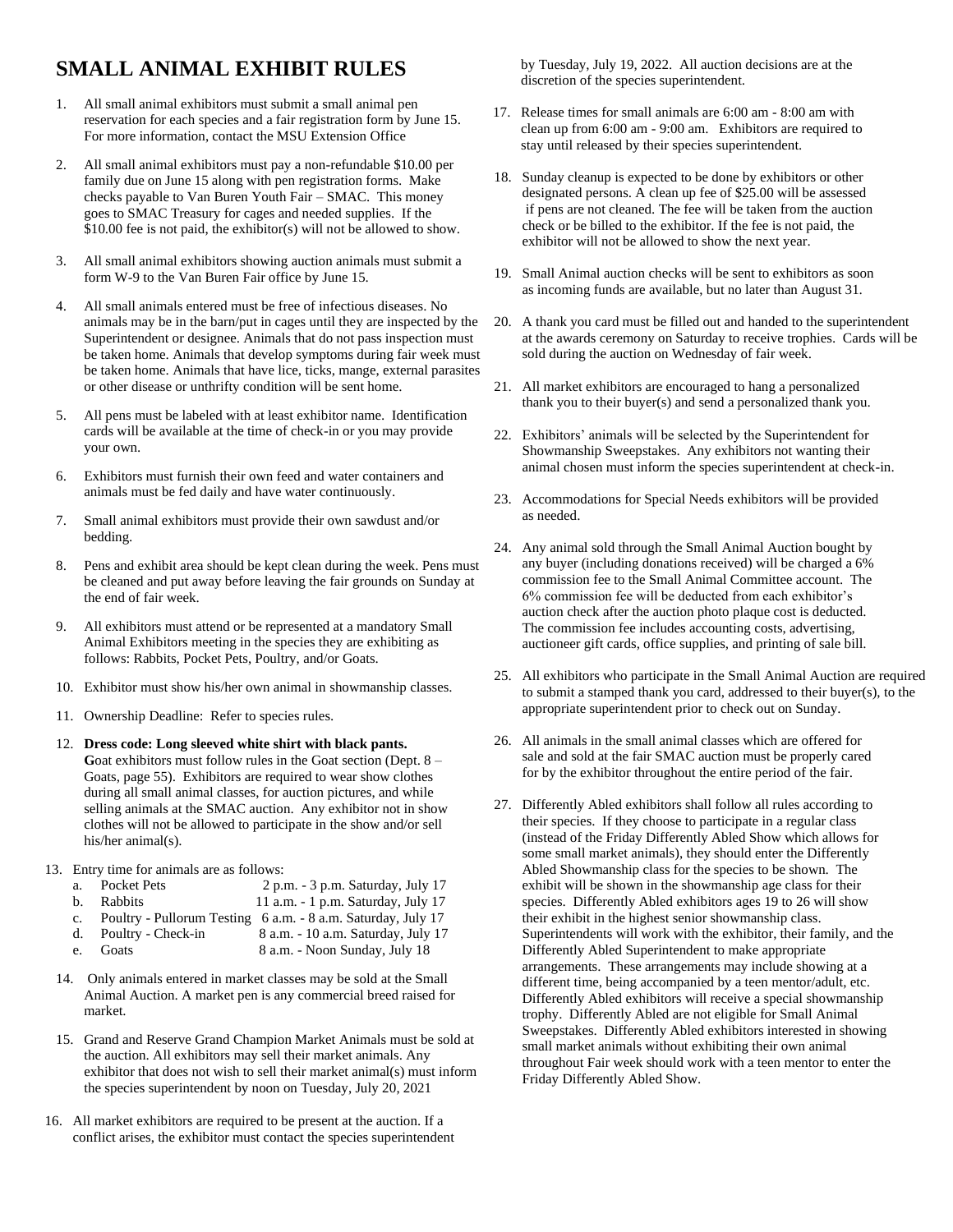## **Small Animal Showmanship Sweepstakes Thursday, July 21, 2022**

## **Superintendent: Denise King (269) 271-5052 Asst. Superintendent: Megan Vasquez – (269) 655-6200**

- 1. There shall be two divisions in the Small Animal Showmanship Sweepstakes: Juniors: 13-14 years of age during the current calendar year and Seniors: 15-19 years of age during the current calendar year.
- 2. First place individuals in each species will be eligible to compete.
- 3. If an exhibitor wins more than one species for the showmanship, he/she may choose what species he/she will represent. The next place showmanship winner will represent the species that he/she chooses not to show.
- 4. An exhibitor must inform the superintendent if he/she chooses not to participate in the Sweepstakes. The next placing will then move into the contest.
- 5. The following species shall participate in the Small Animal Showmanship Sweepstakes: Chickens, Other Poultry, Rabbits, Cavies, and Lab Animals.
- 6. In each Sweepstakes division contestants will show all five species.
- There will be a mandatory meeting on Tuesday during fair week at 7:00 p.m. at the 4-H Office with all contestants or their proxies present.
- 8. The Sweepstakes contest will be held on Thursday, July 21, 2022 beginning at 5:00 pm. Participants should be at Barn #7 no later than 4:30 am. The Juniors and Seniors will show the following animals in a "round robin":
- 9. All contestants must wear show clothes during the competition: Long sleeve white shirt with black pants.
- 10. Scoring in each division contest is as follows:
	- a. Points shall be awarded to contestants based on their placing in each species. First place will receive one point, second place two points, etc.
	- b. After showing all five species, the contestant scoring the lowest total points shall be declared Small Animal Showmanship Sweepstakes Champion for the Junior and Senior Class.
- c. In the event of a tie at the conclusion of the contest, the contestants involved will be asked to answer the breaking questions selected randomly from a list prepared in advance by the judges/superintendents. The winner will be chosen based on the Judges' decision. The Judge's decision is final.
- 11. Winners will be announced at the end of the Sweepstakes contest, rather than after each species. A trophy and rosette will be presented to the Champion in each division. Second through fifth place will receive placing rosettes.